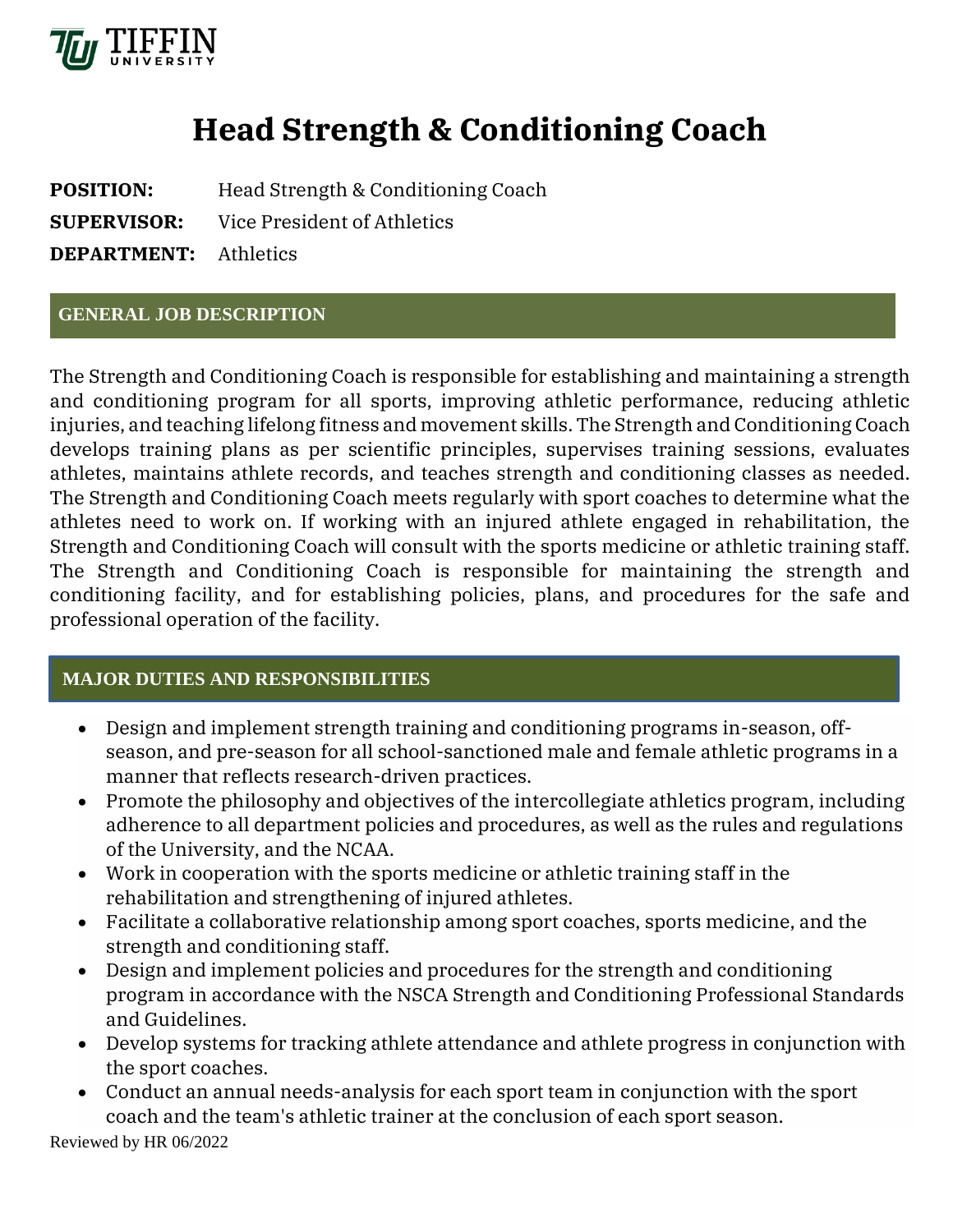

- Annually conduct and review a departmental risk management plan.
- Complete an annual budgetary proposal for the program that includes routine maintenance, purchase of new equipment, and staffing needs.
- Determine and reinforce expectations for athlete conduct that mirror the school's expectations for curricula and extra-curricular activities, as stated in the school's Student Code of Conduct.
- Conduct an annual evaluation of departmental staff, including the design of professional development activities.
- Design and instruct curricular strength and conditioning classes, as needed.
- Other duties as assigned.

## **QUALIFICATIONS AND SKILLS**

- A bachelor's degree from a regionally accredited institution in Kinesiology or related field is required.
- Current standard first aid, cardiopulmonary resuscitation (CPR), and automated external defibrillation (AED) certifications.
- Knowledge of universal hygiene precautions.
- Must know how to operate strength-training equipment, automated external defibrillator (AED), and sports aid equipment.
- A strong working knowledge and teaching skills in analysis and techniques of strength training.
- Strong motivational abilities.
- Evidence of ability to interact positively with student athletes, colleagues, and the public.
- Evidence of strong organizational skills and effective oral and written communication skills.
- Successful candidates will have strong work ethic; conduct themselves in a professional manner, and work well autonomously or in a team environment

## **EXPECTED KEY COMPETENCIES**

| Interdependence:       | Fosters collaboration                                                                                |
|------------------------|------------------------------------------------------------------------------------------------------|
| Communication:         | Strong decision-making and communication skills                                                      |
| Accountability:        | Formulates effective and progressive strategies aligned with<br>University mission and values        |
| Respect:               | Creates an engaging, collaborative work environment by bringing<br>diverse people and ideas together |
| Reviewed by HR 06/2022 |                                                                                                      |